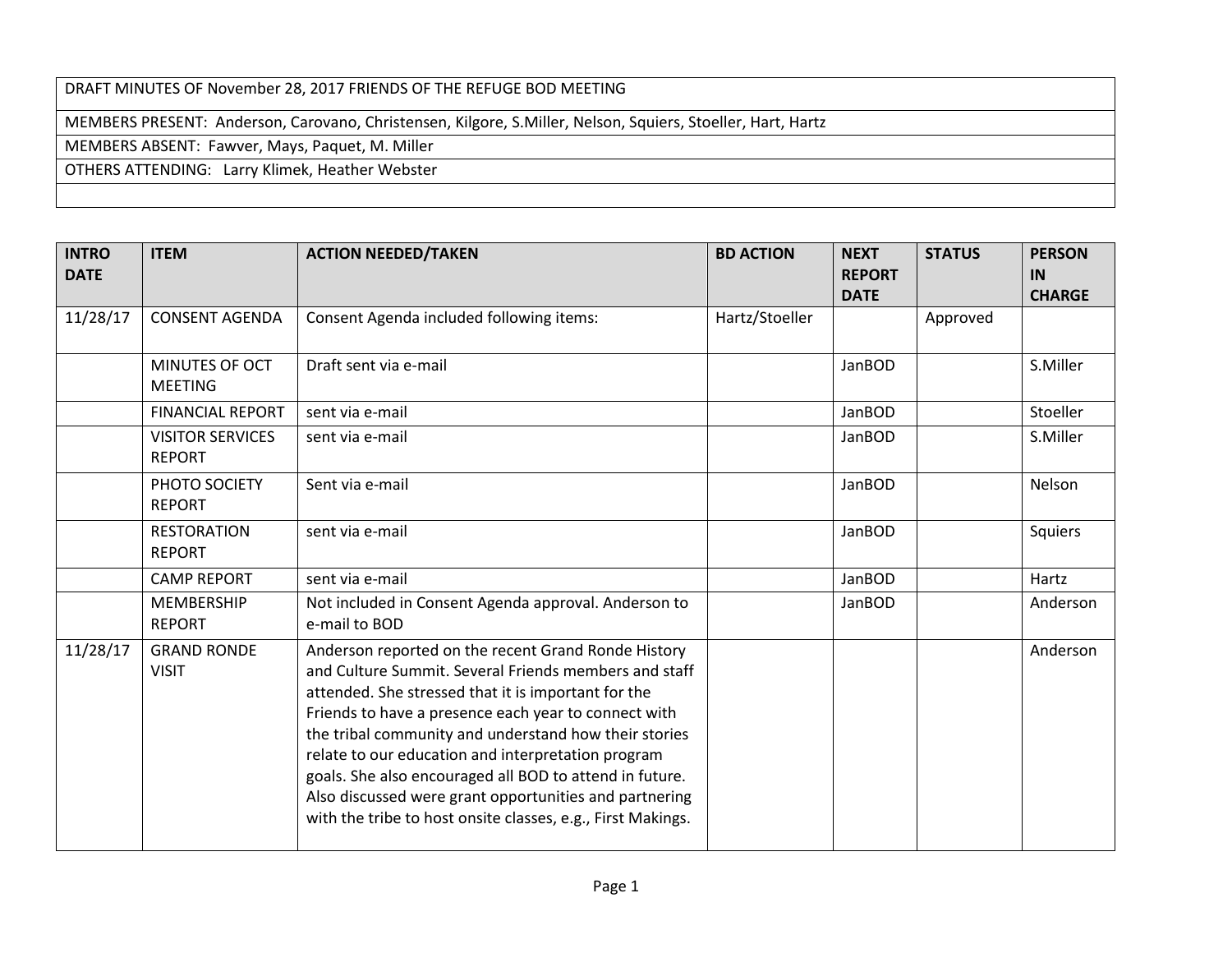| <b>INTRO</b><br><b>DATE</b> | <b>ITEM</b>                            | <b>ACTION NEEDED/TAKEN</b>                                                                                                                                                                                                                                                                                                                                                                                                                                                                                                                  | <b>BD ACTION</b> | <b>NEXT</b><br><b>REPORT</b> | <b>STATUS</b>      | <b>PERSON</b><br><b>IN</b> |
|-----------------------------|----------------------------------------|---------------------------------------------------------------------------------------------------------------------------------------------------------------------------------------------------------------------------------------------------------------------------------------------------------------------------------------------------------------------------------------------------------------------------------------------------------------------------------------------------------------------------------------------|------------------|------------------------------|--------------------|----------------------------|
|                             |                                        |                                                                                                                                                                                                                                                                                                                                                                                                                                                                                                                                             |                  | <b>DATE</b>                  |                    | <b>CHARGE</b>              |
| 11/28/17                    | <b>CLOSED FINANCIAL</b><br><b>YEAR</b> | Stoeller reported there is one last task and then the<br>fiscal year will be closed. He also offered BOD the<br>option to receive a QuickBooks Online license to view<br>financials directly.<br>Hartz asked for clarification about the \$22k negative<br>balance amount. Stoeller explained it is because of<br>restricted funds that must be recorded in the year<br>received, but are not used until the following year.<br>Hart posited that the new federal tax proposal may<br>have an impact on non-profit revenue and is something |                  | JanBOD                       |                    | Stoeller                   |
|                             |                                        | to keep an eye on.                                                                                                                                                                                                                                                                                                                                                                                                                                                                                                                          |                  |                              |                    |                            |
| 10/24/17                    | <b>OPEN POSITIONS</b><br>ON THE BOARD  | Hartz reminded all BOD to complete the "sphere of<br>influence" skillset activity presented at the October<br>meeting. This info is important in order to receive<br>NWRA assistance and possible grant money for BOD<br>development activities.<br>ACTION: Send ASAP to Hartz via email.                                                                                                                                                                                                                                                   |                  | JanBOD                       |                    | Hartz                      |
| 11/28/17                    | <b>GIVING TUESDAY</b>                  | Kilgore reported on funds raised in November in<br>association with Giving Tuesday are approximately<br>\$3500 so far. She is hoping to recruit some singers to<br>assist with a custom holiday song to post on social<br>media and website to encourage continued giving<br>through December.                                                                                                                                                                                                                                              |                  |                              |                    |                            |
| 11/28/17                    | <b>DECEMBER</b><br><b>MEETING</b>      | There will be no December 26th BOD meeting. If issues<br>arise or a vote is needed, they may be handled via<br>email.                                                                                                                                                                                                                                                                                                                                                                                                                       | Hart/Carovano    |                              | Motion<br>approved |                            |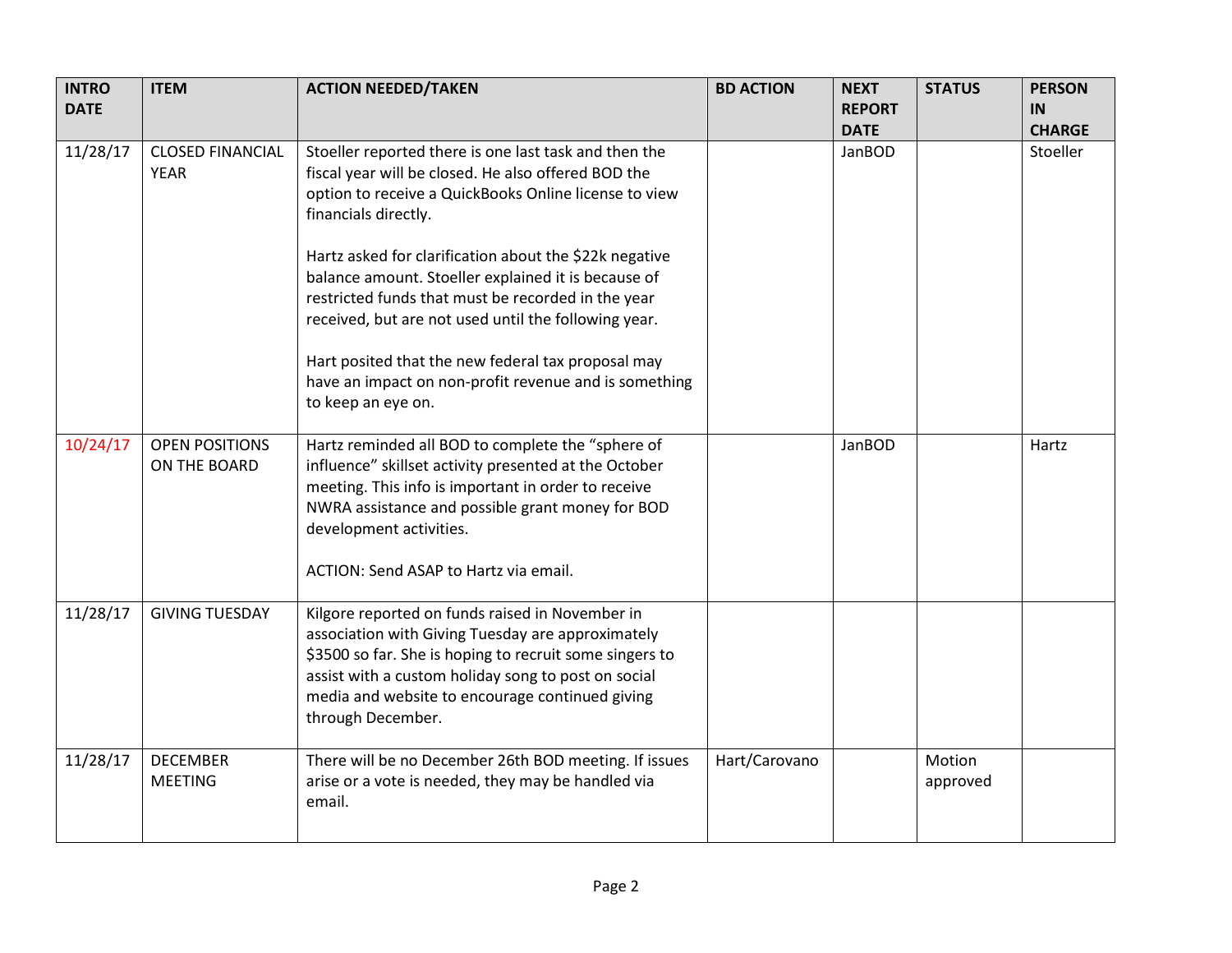| <b>INTRO</b><br><b>DATE</b> | <b>ITEM</b>                                  | <b>ACTION NEEDED/TAKEN</b>                                                                                                                                                                                                                                                                                                                                                                          | <b>BD ACTION</b> | <b>NEXT</b><br><b>REPORT</b><br><b>DATE</b> | <b>STATUS</b> | <b>PERSON</b><br>IN<br><b>CHARGE</b> |
|-----------------------------|----------------------------------------------|-----------------------------------------------------------------------------------------------------------------------------------------------------------------------------------------------------------------------------------------------------------------------------------------------------------------------------------------------------------------------------------------------------|------------------|---------------------------------------------|---------------|--------------------------------------|
| 11/28/17                    | 10TH ANNIVERSARY<br><b>IN VISITOR CENTER</b> | A celebration is scheduled for February 3, 2018. It is a<br>private event for all store volunteers, past and present.<br>It was requested that BOD members attend to show<br>appreciation to volunteers. Nelson will include<br>information about the celebration in the December<br>President's Perch article to assist with contacting those<br>we may not have current address information for.  |                  | janBOD                                      |               |                                      |
| 11/28/17                    | NATURE'S STORE<br><b>OPEN HOUSE</b>          | Nature's Overlook Store open house is December 2 <sup>nd</sup> .<br>Gift wrapping, cookies will be provided to shoppers.<br>S. Miller reported that the Sherwood 4 Kids Sake giving<br>tree is up and ready. Twice as many tags are available<br>this year based on past interest.                                                                                                                  |                  |                                             |               |                                      |
| 11/28/17                    | SWOT                                         | A SWOT (Strengths, Weakness, Opportunities, Threats)<br>exercise is being planned with a target date near the<br>end of January. The information collected will be used<br>to assess our organization and to inform our strategic<br>planning. All BOD and a few key personnel will be<br>invited to participate. Nelson is visiting a potential off-<br>site location in Newberg for the exercise. |                  | JanBOD                                      |               | Nelson                               |
| 11/28/17                    | <b>TONQUIN QUARRY</b><br><b>UPDATE</b>       | No information presented.                                                                                                                                                                                                                                                                                                                                                                           |                  | JanBOD                                      |               | Mays                                 |
| 11/28/17                    | <b>FEBRUARY BOD</b><br><b>MTG</b>            | Nelson reported that the February BOD meeting will be<br>shifted to Gaston the first week in February if a meeting<br>facility can be arranged. It will be held in conjunction<br>with the FWS general service meeting/open house on<br>the same day. It may include a tour of the Wapato unit<br>prior to the meeting. Klimek is working on confirming a<br>date and location.                     |                  | JanBOD                                      |               | Nelson                               |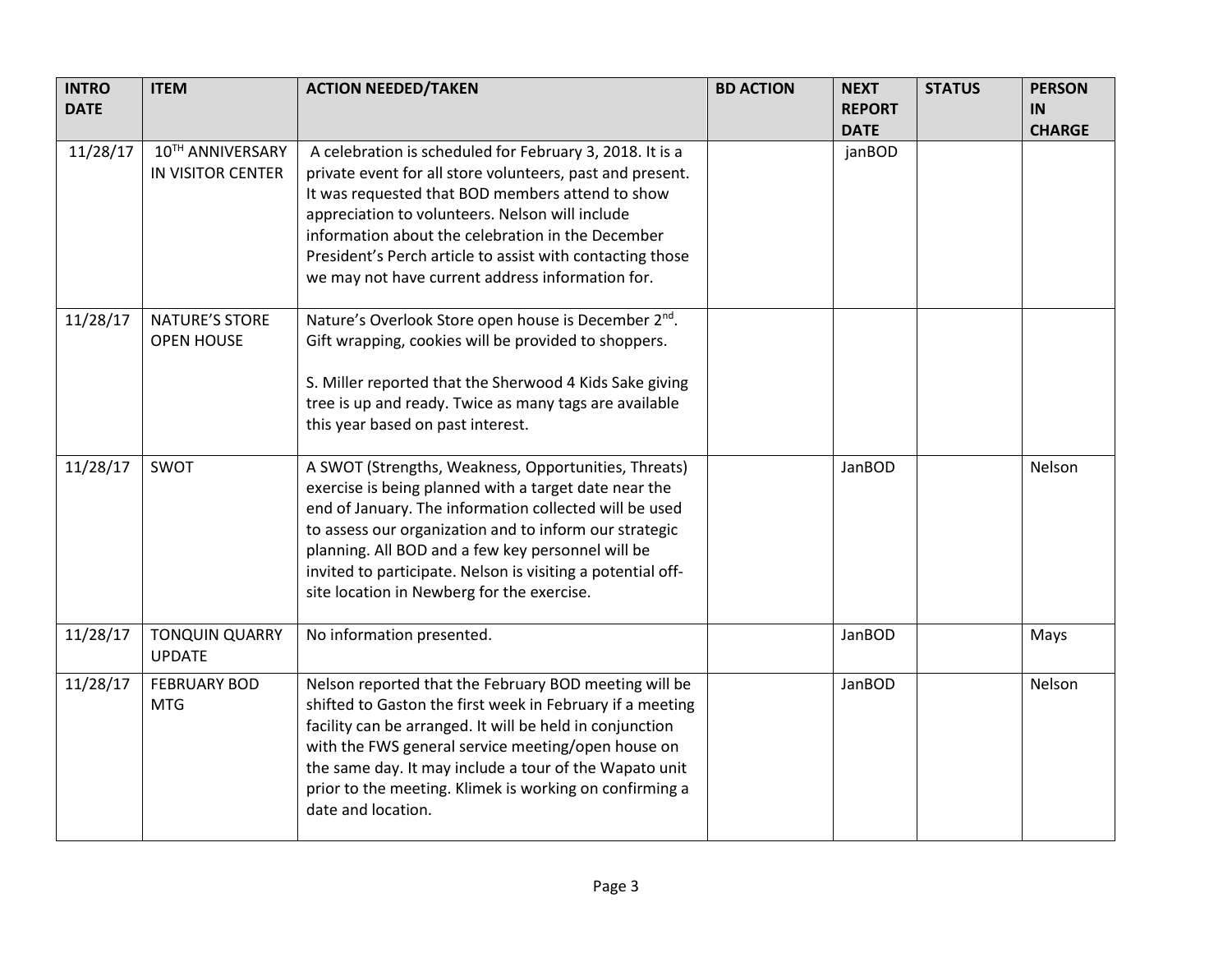| <b>INTRO</b><br><b>DATE</b> | <b>ITEM</b>                         | <b>ACTION NEEDED/TAKEN</b>                                                                                                                                                                                                                                                                                                                                                                                                                                                                                                                                                                                                                                                                                            | <b>BD ACTION</b> | <b>NEXT</b><br><b>REPORT</b> | <b>STATUS</b> | <b>PERSON</b><br>IN |
|-----------------------------|-------------------------------------|-----------------------------------------------------------------------------------------------------------------------------------------------------------------------------------------------------------------------------------------------------------------------------------------------------------------------------------------------------------------------------------------------------------------------------------------------------------------------------------------------------------------------------------------------------------------------------------------------------------------------------------------------------------------------------------------------------------------------|------------------|------------------------------|---------------|---------------------|
|                             |                                     |                                                                                                                                                                                                                                                                                                                                                                                                                                                                                                                                                                                                                                                                                                                       |                  | <b>DATE</b>                  |               | <b>CHARGE</b>       |
| 11/28/17                    | <b>FRIENDS WORK</b><br><b>PLANS</b> | FWS Work plan for fiscal year 2017-18 is completed.<br>Work will restart on Chicken Creek and Wapato. When<br>reviewing work plan, items were evaluated through<br>these lenses: Diversity of visitors and equity/inclusion<br>efforts; Target audience of 0-5 years old and their<br>caregivers; Outreach for activities, both onsite and<br>offsite; Partnerships.<br>ACTION: Klimek to email copy of work plan to BOD<br>Hart asked about Executive Order 3356 to expand<br>hunting and fishing on public lands and if there were<br>any changes planned for TRNWR. Klimek responded<br>that he was not aware of any changes at this time. Link<br>to order                                                        |                  | JanBOD                       |               | Nelson              |
| 11/28/17                    | P-V WORK PLAN                       | Hartz discussed the DRAFT of the Portland-Vancouver<br>Friends Urban Refuge Program project plan. The plan<br>includes agreement to submit a grant request to NFWF<br>(draft plan was attached to email from Nelson with<br>agenda 11/27). Participants on the project are Hartz,<br>Nelson, and Anderson. Future tele-meeting is scheduled<br>in December. At this time there is no commitment to<br>additional activities other than to collaborate on the<br>NFWF grant proposal. Hartz requested that the draft be<br>kept internal to BOD until it is finalized.<br>Anderson reminded BOD that it is our turn to host the<br>other P-V Friends groups in Tualatin and we need to<br>find a date and make a plan. |                  | JanBOD                       |               | Hartz               |
| 11/28/17                    | <b>OTHER</b>                        | Volunteer Naturalist training is scheduled for<br>February/March. Dates are: Feb 22, Mar 1, 8, and 15.                                                                                                                                                                                                                                                                                                                                                                                                                                                                                                                                                                                                                |                  |                              |               |                     |